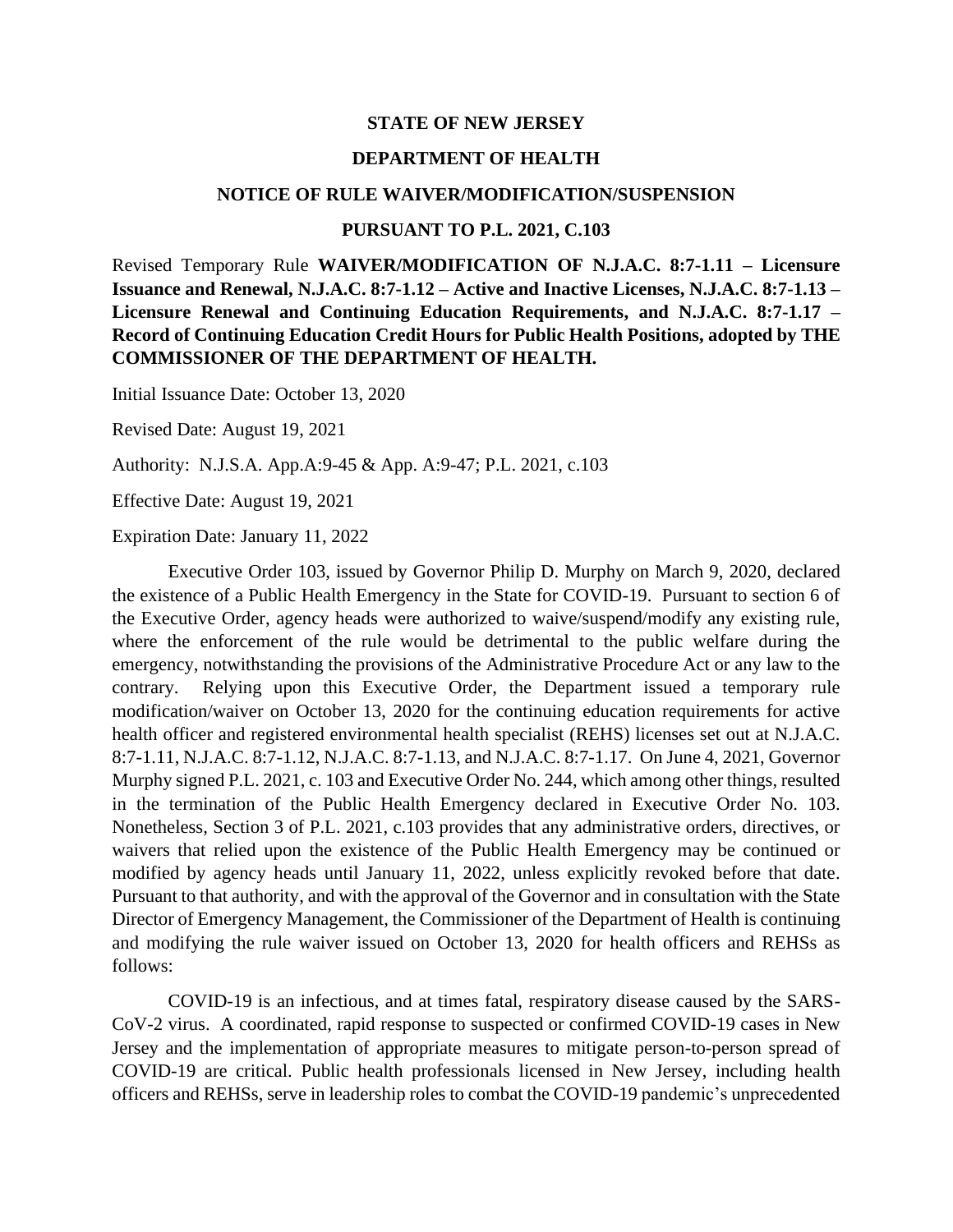and evolving impact on New Jersey. Specifically, public health professionals, including health officers and REHSs licensed by NJDOH, are charged with investigating COVID-19 cases, tracing contacts, coordinating necessary support for proper isolation and quarantine of individuals diagnosed with or suspected of having COVID-19, leading COVID-19 outbreak investigations, supporting COVID-19 testing sites, and coordinating jurisdictional recovery efforts, among other duties. To provide for the delivery of essential public health services amid the dynamic response to COVID-19, sustaining an experienced public health professional workforce of health officers and REHSs is needed.

Under N.J.A.C. 8:7-1.11(b)-(c), N.J.A.C. 8:7-1.12(a)(1), N.J.A.C. 8:7-1.13(a)-(c), and N.J.A.C. 8:7-1.17(b)-(c), active licensed health officers or REHSs who wish to renew their licenses in their respective public health positions must annually obtain 15 contact hours of approved continuing education (CE) and submit verification of the CE contact hours with their annual license renewal application.

On October 13, 2020, due to the pressing demands caused by the public health emergency, the Department of Health issued a waiver of the CE requirements for current active health officers and REHSs who were renewing their licenses as active for the 2021 licensing period. The Department reasoned that such a waiver would not only provide active licensed health officers and REHSs a reprieve from the CE obligation so they may focus on the public response to COVID-19 in New Jersey, but would also ensure that the State maintained a sufficient number of active licensed health officers and REHSs to carry out essential public health services and respond to the public health emergency.

Due to the continuing demands caused by the COVID-19 pandemic, the Department has determined that an extension of the CE rule waiver is necessary and appropriate for actively licensed health officers and REHS. Accordingly, the Department will continue to waive the CE requirement as follows for active licensees for the 2022 licensing period.

Pursuant to this revised rule waiver/continuation, individuals with an active health officer or REHS license in good standing for the 2021 licensing period may renew their respective license for the 2022 licensing period without completing the required 15 contact hours of CE credits or providing evidence of same if they satisfy all other requirements for licensure renewal set forth in N.J.A.C. 8:7 et seq. Licensees will still be responsible for satisfying all other requirements to renew their licenses, including payment of the \$50 renewal fee, pursuant to N.J.A.C. 8:7-1.11(b).

Active health officer and REHS licensees may still complete CE contact hours if they wish. Active licensees who complete CEs during the 2021 licensing period may carry over up to five excess CE contact hours consistent with N.J.A.C. 8:7-1.13(b).

Upon successfully submitting a complete and accurate renewal application, and payment of the renewal fee, the Department will electronically issue the applicant an active health officer or REHS license (as applicable) for the 2022 licensing period.

This revised temporary waiver/modification shall be effective until January 11, 2022.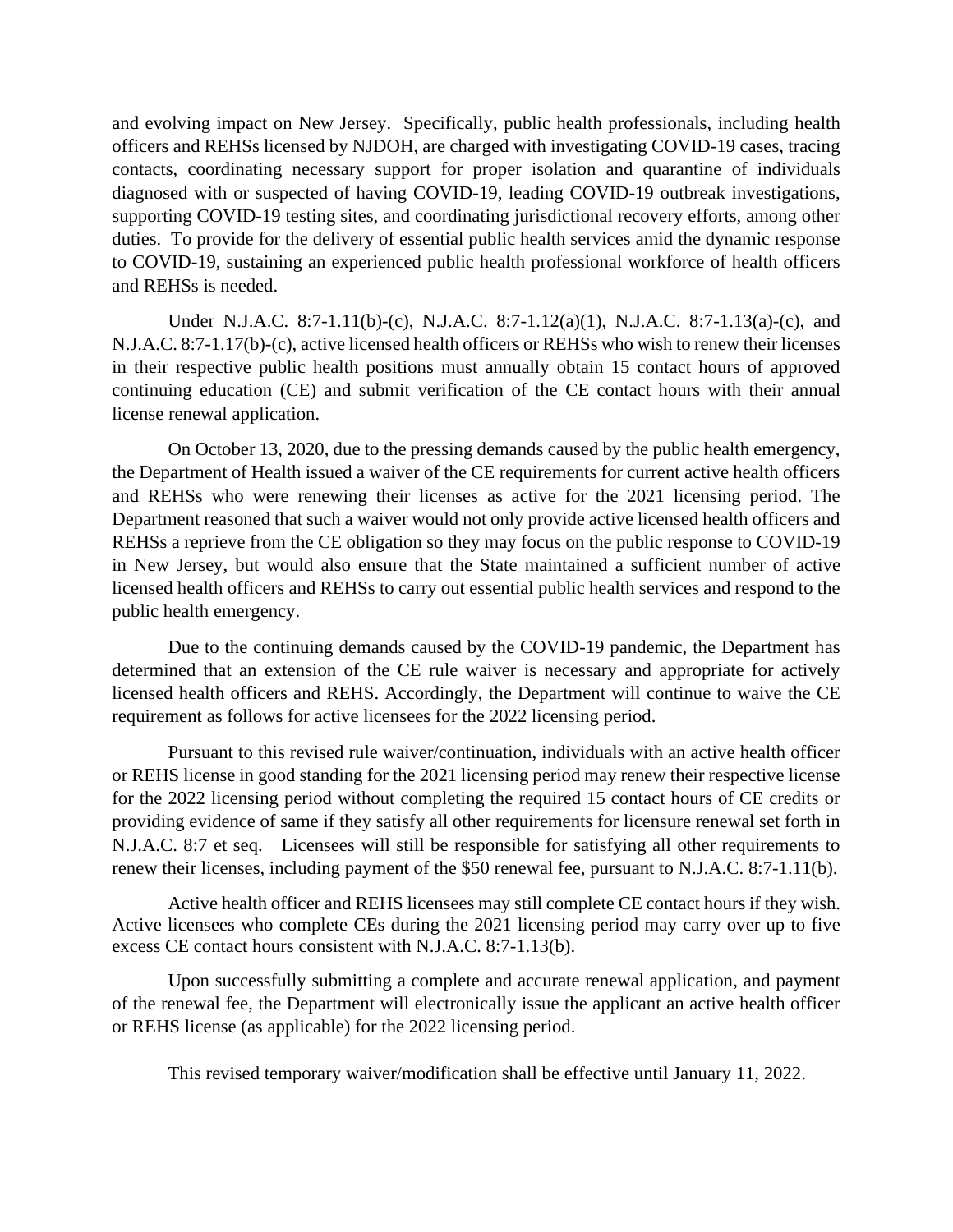Full Text of the affected regulations follows (additions indicated in boldface **thus;** deletions indicated in brackets [thus]):

N.J.A.C. 8:7-1.11 License issuance, renewal, and fees for licenses

(a)-(e) (No change.)

(f)-(i) (No Change. Temporary COVID-19 Inactive Public Health Professional Licensure Reactivation Modification)

(j) (No Change. Temporary COVID-19 Continuing Education Waiver dated October 13, 2020)

**(k) Notwithstanding (b) and (c) above, until January 11, 2022, individuals with an active health officer or registered environmental health specialist license in good standing for the 2021 licensing period may renew their respective license for the 2022 licensing period without completing the required 15 contact hours of continuing education or providing evidence of same if they satisfy all other requirements for licensure renewal set forth in this chapter, including payment of the \$50 renewal fee, pursuant to N.J.A.C. 8:7-1.11(b).**

N.J.A.C. 8:7-1.12 Active and inactive licenses

(a) (No change.)

(b)-(c) (No Change. Temporary COVID-19 Inactive Public Health Professional Licensure Reactivation Modification.)

(d) (No Change. Temporary COVID-19 Continuing Education Waiver dated October 13, 2020)

**(e) Notwithstanding the provisions in (a) above, until January 11, 2022, individuals with an active health officer or registered environmental health specialist license in good standing for the 2021 licensing period may renew their respective license for the 2022 licensing period without completing the required 15 contact hours of continuing education or providing evidence of same if they satisfy all other requirements for licensure renewal set forth in this chapter, including payment of the \$50 renewal fee, pursuant to N.J.A.C. 8:7-1.11(b).**

N.J.A.C. 8:7-1.13 License renewal and continuing education requirements

(a)-(d) (No change.)

(e)-(f) (No Change. Temporary COVID-19 Inactive Public Health Professional Licensure Reactivation Modification.)

(g) (No Change. Temporary COVID-19 Continuing Education Waiver dated October 13, 2020)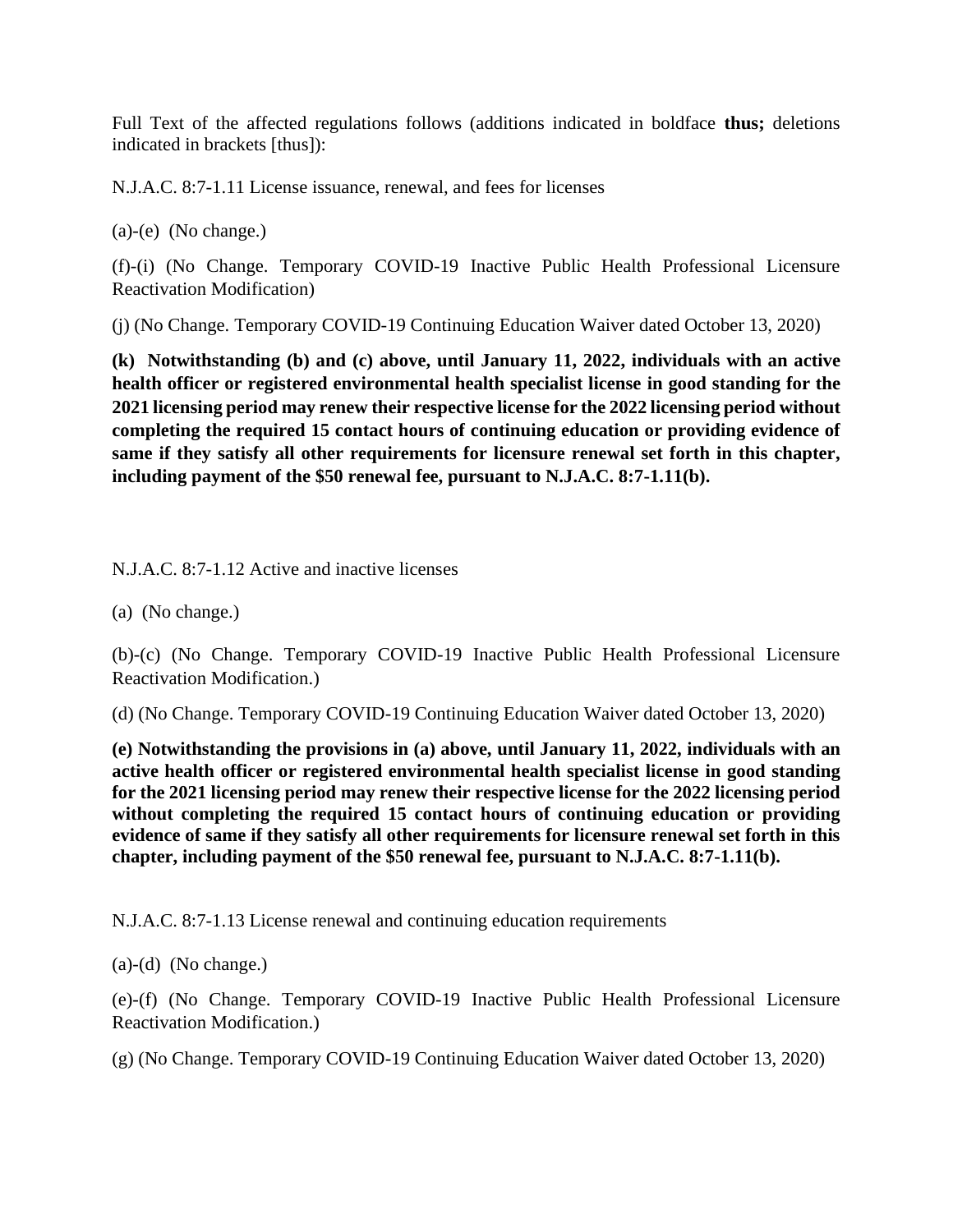**(h) Notwithstanding the provisions in (a), (c), and (d) above, until January 11, 2022, individuals with an active health officer or registered environmental health specialist license in good standing for the 2021 licensing period may renew their respective license for the 2022 licensing period without completing the required 15 contact hours of continuing education or providing evidence of same if they satisfy all other requirements for licensure renewal set forth in this chapter, including payment of the \$50 renewal fee, pursuant to N.J.A.C. 8:7- 1.11(b).**

**1. Licensees who complete continuing education contact hours under N.J.A.C. 8:7- 1.12(a)(1) during the 2021 licensing cycle may carry over up to five excess contact hours of continuing education to the 2022 licensing cycle consistent with the provisions of (b) above.**

N.J.A.C. 8:7-1.17 Record of continuing education contact hours

(a)-(c) (No change.)

(d)-(e) (No Change. Temporary COVID-19 Inactive Public Health Professional Licensure Reactivation Modification)

(f) (No Change. Temporary COVID-19 Continuing Education Waiver dated October 13, 2020)

**(g) Notwithstanding the provisions in (b) and (c) above, until January 11, 2022, individuals with an active health officer or registered environmental health specialist license in good standing for the 2021 licensing period may renew their respective license for the 2022 licensing period without completing the required 15 contact hours of continuing education or providing evidence of same if they satisfy all other requirements for licensure renewal set forth in this chapter, including payment of the \$50 renewal fee, pursuant to N.J.A.C. 8:7- 1.11(b).**

I find that this revised modification/waiver of the rules N.J.A.C. 8:7-1.11 through 1.13, and N.J.A.C. 8:7-1.17 above is necessary and appropriate, pursuant to P.L. 2021, c. 103.

# **JUDITH M. PERSICHILLI, RN, BSN, MA COMMISSIONER DEPARTMENT OF HEALTH**

 $\frac{8/18/21}{2}$ 

DATE BY: Shereen Semple Director Office of Local Public Health

8/18/21